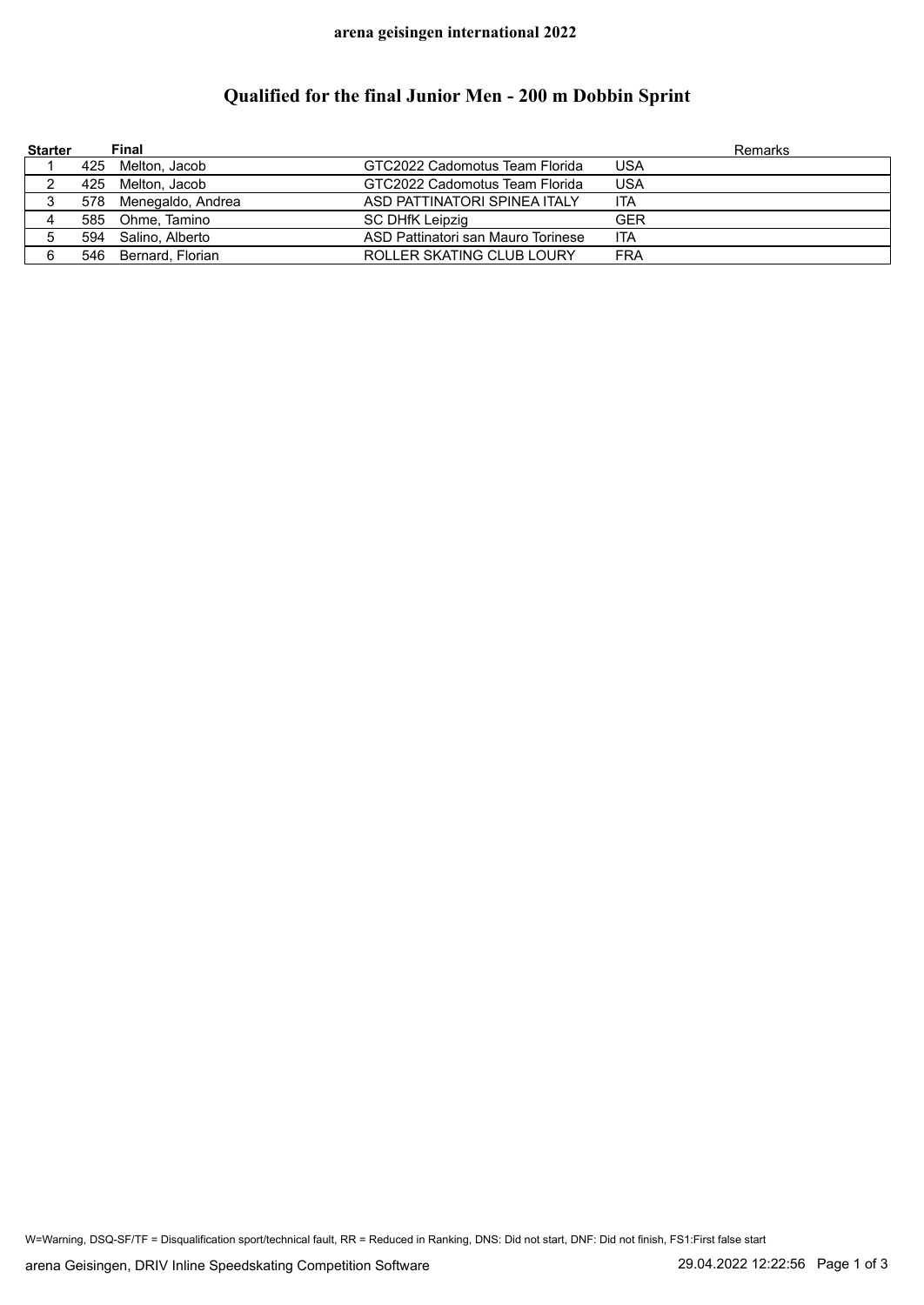### **Results qualification Junior Men - 200 m Dobbin Sprint**

Qualified for the Final: 5 best time

| <b>Results</b> | <b>Qualification1</b>           |                                  |            | Rank           | Points/Time Remarks |
|----------------|---------------------------------|----------------------------------|------------|----------------|---------------------|
|                | 546 Bernard, Florian            | ROLLER SKATING CLUB L( FRA       |            | 1              | 14,576              |
|                | 594 Salino, Alberto             | ASD Pattinatori san Mauro To ITA |            | $\overline{c}$ | 14,598              |
|                | 585 Ohme, Tamino                | <b>SC DHfK Leipzig</b>           | <b>GER</b> | 3              | 14,612              |
|                | 578 Menegaldo, Andrea           | ASD PATTINATORI SPINEA           | <b>ITA</b> | $\overline{4}$ | 14,631              |
|                | 425 Melton, Jacob               | GTC2022 Cadomotus Team           | <b>USA</b> | 5              | 14,642              |
|                | 425 Melton, Jacob               | GTC2022 Cadomotus Team           | <b>USA</b> | 5              | 14,642              |
|                | 555 De Angelis, Leonardo        | A.S.D. ROLLING PATTINAT( ITA     |            | 6              | 14,768              |
|                | 590 Robla, Manuel               | Ciudad del Turia                 | <b>ESP</b> | $\overline{7}$ | 14,899              |
|                | 551 Ceola, Riccardo             | ASD Polisportiva Bellusco        | <b>ITA</b> | 8              | 14,924              |
|                | 579 Menegaldo, Davide           | ASD PATTINATORI SPINEA           | <b>ITA</b> | 9              | 14,980              |
|                | 562 Ghiotto, Manuel             | Pattinaggio Alte Ceccato         | <b>ITA</b> | 9              | 14,980              |
|                | 552 Cohen, Gaspard              | ROLLER SKATING LAUNAC            | <b>FRA</b> | 11             | 15,010              |
|                | 589 Rezzonico Blanco, Alexander | CLUB PATIN VELOCIDAD R           | <b>ESP</b> | 12             | 15,023              |
|                | 545 Bergé, Laurens              | Rolschaatsclub Tienen            | <b>BEL</b> | 13             | 15,092              |
|                | 566 Hale, Ashton                | GTC2022 Star Skate Speed         | <b>USA</b> | 14             | 15,231              |
|                | 599 Smokey Groves, Hayden       | GTC2022 AO Wheels Interna        | <b>USA</b> | 15             | 15,240              |
|                | 563 Gil, Daniel                 | GTC2022 Astro Orlando            | <b>USA</b> | 16             | 15,261              |
|                | 565 Groot, Bret                 | RTC Midden                       | <b>NED</b> | 17             | 15,273              |
|                | 596 Sass, Frederik              | Inline Team Denmark              | <b>DEN</b> | 18             | 15,320              |
|                | 556 De Pablos, Izan             | <b>CMP ARGANDA</b>               | <b>ESP</b> | 19             | 15,336              |
|                | 541 Baden, David                | <b>SSC Koeln</b>                 | <b>GER</b> | 20             | 15,349              |
|                | 568 lacoponi, Riccardo          | A.S.D. ROLLING PATTINAT(         | <b>ITA</b> | 21             | 15,373              |
|                | 567 Horak, Jan                  | IN-LINE VESELÍ                   | <b>CZE</b> | 22             | 15,374              |
|                |                                 |                                  |            | 23             |                     |
|                | 580 Milling, Finn               | <b>TSG Aufbau Union Dessau</b>   | <b>GER</b> |                | 15,375              |
|                | 588 Pribik, Lukas               | <b>KSBM Praha</b>                | <b>CZE</b> | 24             | 15,401              |
|                | 604 Tagliente, Davide           | ASD Polisportiva Bellusco        | <b>ITA</b> | 25             | 15,430              |
|                | 573 Klotz, Marvin               | <b>SSC Heilbronn</b>             | <b>GER</b> | 26             | 15,463              |
|                | 583 Mulder, Tom                 | Rolschaatsclub Heverlee          | <b>NED</b> | 27             | 15,464              |
| 577            | Martinelli, Leonardo            | LunA Sports Academy a.s.d.       | <b>ITA</b> | 28             | 15,587              |
|                | 554 Dawson, Ryan                | GTC2022 I-Charney / Syner        | <b>USA</b> | 29             | 15,598              |
|                | 559 Falaschi, Michel            | LunA Sports Academy a.s.d.       | <b>ITA</b> | 30             | 15,637              |
|                | 592 Roldan, Ivan                | FEDERACIÓ CATALANA ES            | <b>ESP</b> | 31             | 15,641              |
|                | 564 Giolo, Gianluca             | A. S. D. Pattinatori spinea      | <b>ITA</b> | 32             | 15,669              |
|                | 598 Silveira, Diogo             | Inline Marinha Grande            | <b>POR</b> | 33             | 15,694              |
|                | 603 Suttels, Siebe              | <b>Belgian Skate Friends</b>     | <b>BEL</b> | 34             | 15,730              |
|                | 542 Balini, Emanuele            | ASD Polisportiva Bellusco        | <b>ITA</b> | 35             | 15,760              |
|                | 575 Loureiro, Duarte            | Roller Lagos C.P.                | <b>POR</b> | 36             | 15.773              |
|                | 601 Soetaerts, Daan             | Rolschaatsclub Heverlee          | <b>BEL</b> | 37             | 15,795              |
|                | 558 Dias, João                  | Roller Lagos C.P.                | <b>POR</b> | 38             | 15,797              |
|                | 540 Angelini, Samuele           | A.S.D. ROLLING PATTINAT(         | <b>ITA</b> | 39             | 15,805              |
|                | 572 Keitel, Jakob               | TSV Bernhausen e.V.              | <b>GER</b> | 40             | 15,811              |
|                | 609 van Eig, Menno              | <b>KTT Noordwest</b>             | <b>NED</b> | 41             | 15,873              |
|                | 549 Caneleo, Lucas              | Colo colo                        | <b>CHI</b> | 42             | 15,886              |
|                | 608 Van der wier, Udo           | <b>KNSB Talent Team Noord</b>    | <b>NED</b> | 43             | 15,891              |
|                | 570 Kampfenkel, Finn Bjarne     | Team Redvil Racer / TSG Au       | <b>GER</b> | 44             | 15,925              |
|                | 560 Farthofer, Alexander        | Hypo Lattella World Team         | <b>AUT</b> | 45             | 15,956              |
|                | 595 Sangiorgi, Achille          | Bi Roller Pattinaggio Biella     | <b>ITA</b> | 46             | 15,988              |
|                | 576 Maleček, Patrik             | <b>KSBM Praha</b>                | <b>CZE</b> | 47             | 16,004              |
|                | 571 Kee, Bas                    | Radboud Inline-skating           | <b>NED</b> | 48             | 16,007              |
|                | 539 Albino, Rodrigo             | Roller Lagos C.P.                | <b>POR</b> | 49             | 16,037              |
|                | 550 cassarino, Giovanni         | A.s.d. Aretusa skate inline      | <b>ITA</b> | 50             | 16,066              |
|                | 610 Vovk, Stanislav             | Pattinaggio Alte Ceccato         | <b>ITA</b> | 51             | 16,102              |
|                | 548 Canazza, Nicolò             | <b>AHP Padova</b>                | <b>ITA</b> | 52             | 16,142              |
|                | 597 Schmidt, Oskar              | Aufbau Team - RSV Blau-We        | <b>GER</b> | 53             | 16,160              |
|                | 557 de Vries, Jorn              | RTC Midden                       | <b>NED</b> | 54             | 16,168              |
|                | 600 Šnajdr, Petr                | <b>KSBM Praha</b>                | <b>CZE</b> | 55             | 16,189              |
|                | 569 Jacinto, Tiago              | Inline Skating Clube de Patin    | <b>POR</b> | 56             | 16,209              |
|                | 581 Molenaar, Mathijs           | <b>KNSB Talent Team Zuidwest</b> | <b>NED</b> | 57             | 16,296              |
|                | 593 Rudolph, Luca               | Aufbau Team - RSV Blau-We GER    |            | 58             | 16,307              |
|                | 561 Geary, Harry                | GTC2022 Sk8House Speed           | <b>AUS</b> | 59             | 16,526              |
|                | 602 Stiller, Julian             | <b>TSV Bernhausen</b>            | GER        | 60             | 16,618              |

W=Warning, DSQ-SF/TF = Disqualification sport/technical fault, RR = Reduced in Ranking, DNS: Did not start, DNF: Did not finish, FS1:First false start